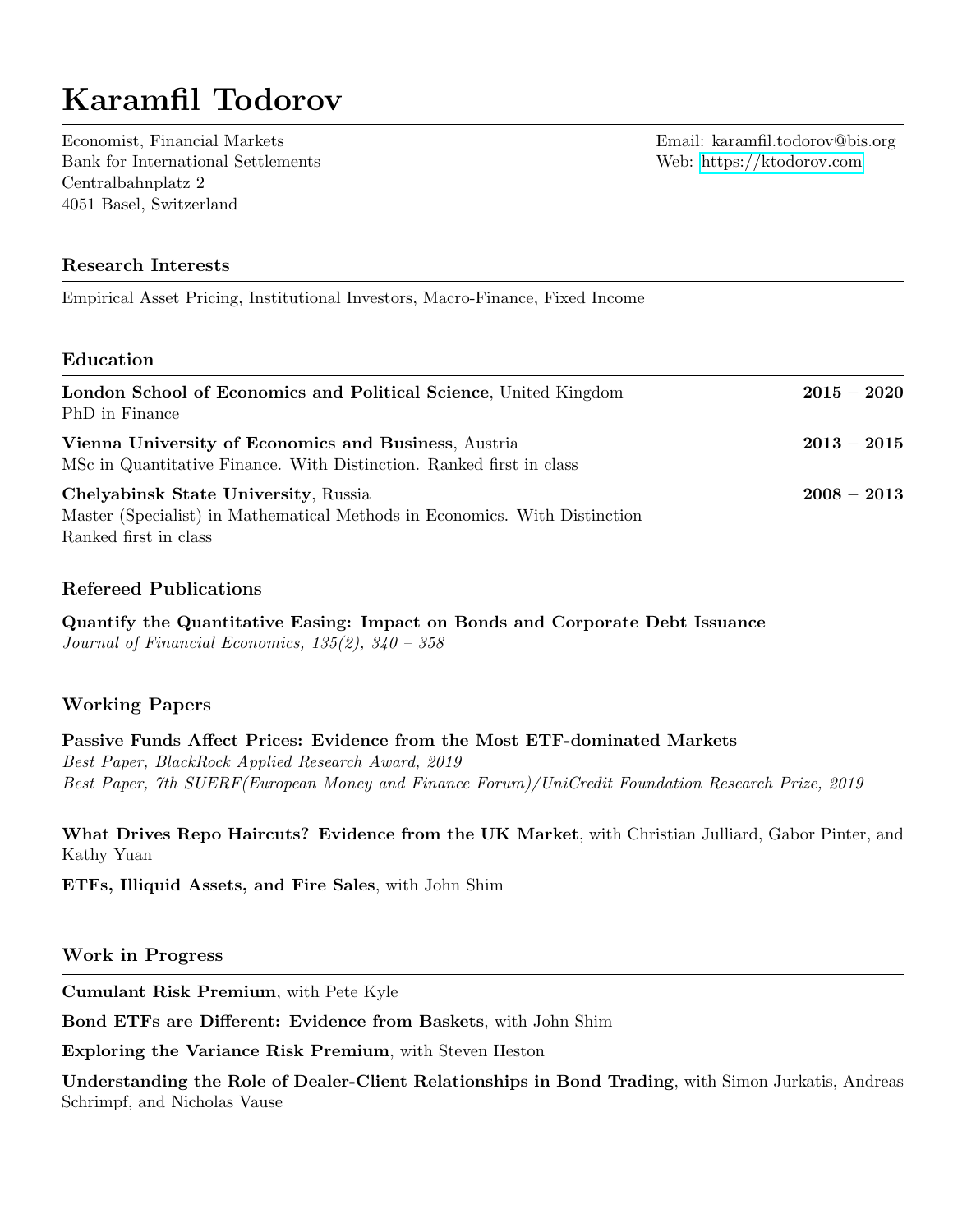# Policy Publications

The anatomy of bond ETF arbitrage BIS Quarterly Review, March 2021 Launch of the first US bitcoin ETF: mechanics, impact, and risks BIS Quarterly Review, December 2021

# Presentations and Discussions

2022: Financial Intermediation Research Society; The Office of Financial Research, US Treasury; CFP/Federal Reserve Short-Term Funding Markets Conference; 4th Future of Financial Information Conference; Commodity & Energy Markets Association Conference; BIS; Royal Economic Society; PhD Nordic Finance Workshop; Midwest Finance Association (co-author); Notre Dame Institute for Global Investing (co-author); BoE (co-author); European Economic Association (scheduled); FMA European Conference (scheduled); European Finance Association (scheduled)

2021: BIS; European Finance Association

2020: AFA; BIS; BlackRock; Boston College; CEMFI; Indiana University; PIMCO; UniCredit; University of Florida; University of Houston; University of Maryland; University of Notre Dame; Washington University in St. Louis; Paris Dauphine Finance PhD Workshop

2019: LSE; HEC PhD Conference in Finance; Bank of England Seminar; European Economic Association; European Meeting of the Econometric Society; Trans-Atlantic Doctoral Conference, LBS; RiskLab/BoF/ESRB Conference on Systemic Risk Analytics; Paris Dauphine Finance PhD Workshop; 6th International Conference on Sovereign Bond Markets, Frankfurt

2018: LSE

## Professional Service

Referee: Journal of Finance; Review of Financial Studies; Review of Finance; Journal of Financial and Quantitative Analysis; Journal of Banking and Finance; Journal of Money, Credit and Banking; Journal of Empirical Finance

|  |  | <b>Honors and Awards</b> |
|--|--|--------------------------|
|--|--|--------------------------|

| Winner, BlackRock Applied Research Award                                                      | 2019          |
|-----------------------------------------------------------------------------------------------|---------------|
| Winner, 7th SUERF (European Money and Finance Forum)/UniCredit Foundation Research Prize      | 2019          |
| Best Class Teacher Award, London School of Economics and Political Science                    | 2018          |
| PhD Scholarship, London School of Economics and Political Science                             | $2015 - 2019$ |
| ESRC Research Training Support Grant, London School of Economics and Political Science        | $2015 - 2019$ |
| Scholarship for outstanding academic performance, Vienna University of Economics and Business | 2014          |
| First place for the most innovative solution at the all-Russian Statistics Olympiad           | 2012          |
| Victory at the all-Russian Mathematics Olympiad                                               | 2012          |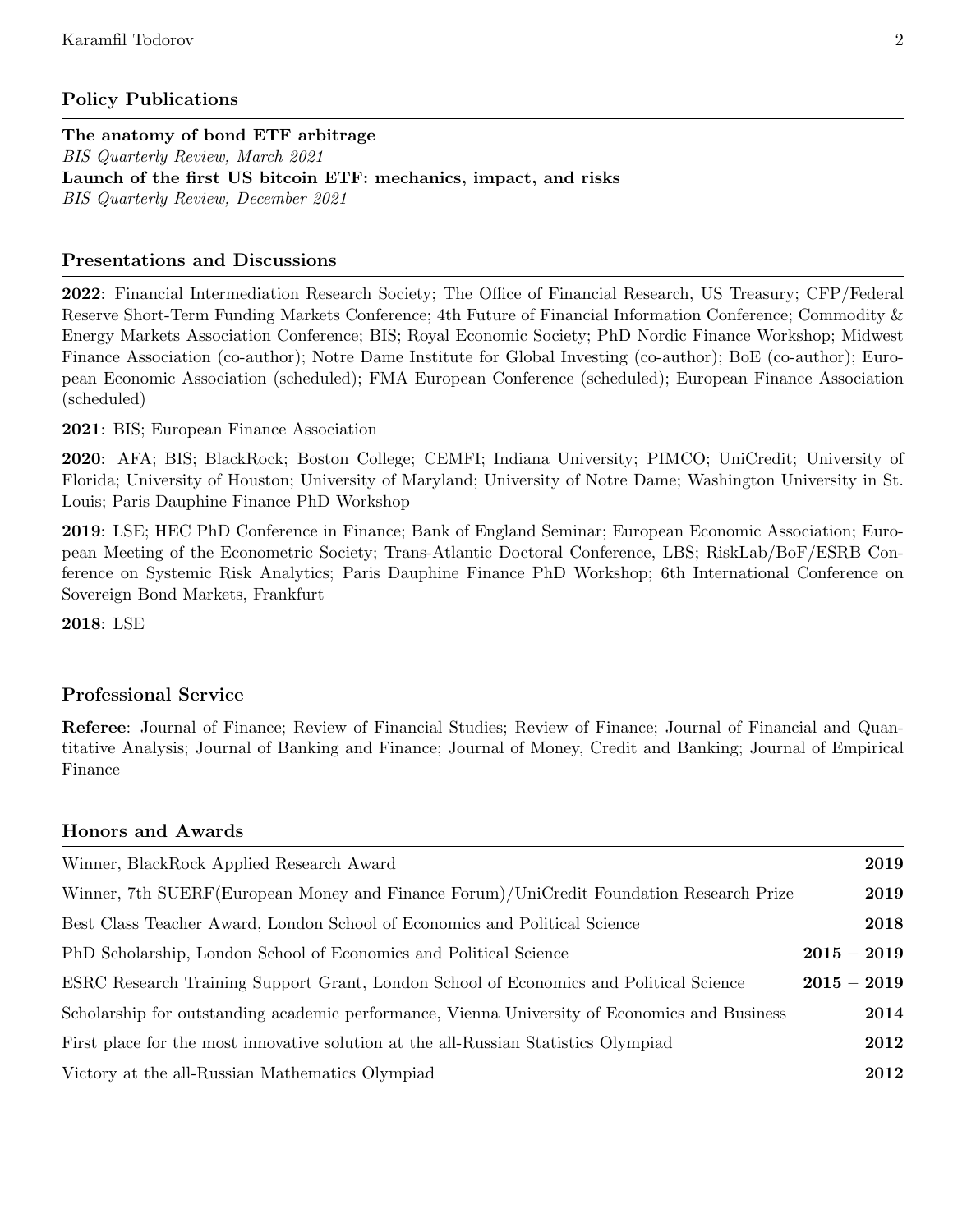# Teaching

| London School of Economics and Political Science, London                                                                                                                |                  |
|-------------------------------------------------------------------------------------------------------------------------------------------------------------------------|------------------|
| Lecturer, Postgraduate, Probability and Stochastic Calculus                                                                                                             | $2018 - 2020$    |
| Lecturer, Executive, Using R in Finance                                                                                                                                 | $2018 - 2019$    |
| Teaching Assistant, Executive and Postgraduate, Financial Engineering (Prof. J-P. Zigrand)                                                                              | $2016 - 2020$    |
| Class Teacher, Postgraduate, Financial Economics (Prof. I. Makarov, Prof. I. Martin)                                                                                    | $2017 - 2020$    |
| Class Teacher, Undergraduate, Principles of Finance                                                                                                                     | $2016 - 2020$    |
| Class Teacher, Summer School, Fixed Income Securities, Debt Markets and the Macro Economy                                                                               | $2016 - 2019$    |
| Class Teacher, Summer School, Finance                                                                                                                                   | $2016 - 2018$    |
| Class Teacher, Summer School, Alternative Investments                                                                                                                   | $2017 - 2019$    |
| Class Teacher, Summer School, Options, Futures and Other Financial Derivatives                                                                                          | $2017 - 2019$    |
| <b>Professional Experience</b><br>Bank for International Settlements, Economist, Basel<br>Conducting research on non-bank financial intermediaries in financial markets | $2020$ – present |
| International Monetary Fund, Projects Officer, London and Washington, D. C.<br>Estimating default probabilities of banks                                                | 2019             |
| European Central Bank, Contractor, Frankfurt<br>Analyzing interest rates exposures in the euro area                                                                     | 2019             |
| Marlowe Capital, Research Consultant, London<br>Estimating efficiency of unconventional monetary policy to tackle market crashes                                        | $2019 - 2020$    |
| Risk Control, Researcher, London<br>Analyzing liquidity in European corporate bonds                                                                                     | 2016             |
| Deloitte, Quantitative Analyst, Vienna<br>Developing quantitative methods for credit risk estimation                                                                    | 2015             |

Erste Bank, Risk Manager, Vienna 2014 – 2015 Improving risk management models

# Programming and Databases

R, Python, Julia, Matlab, SQL, VBA, SunGard, AC, Calypso, KVaR, Delphi, Eviews, MS Office, Web programming

Financial databases and information services: Bloomberg, Reuters, Markit, Datastream, OptionMetrics, WRDS, Orbis

# Additional Information